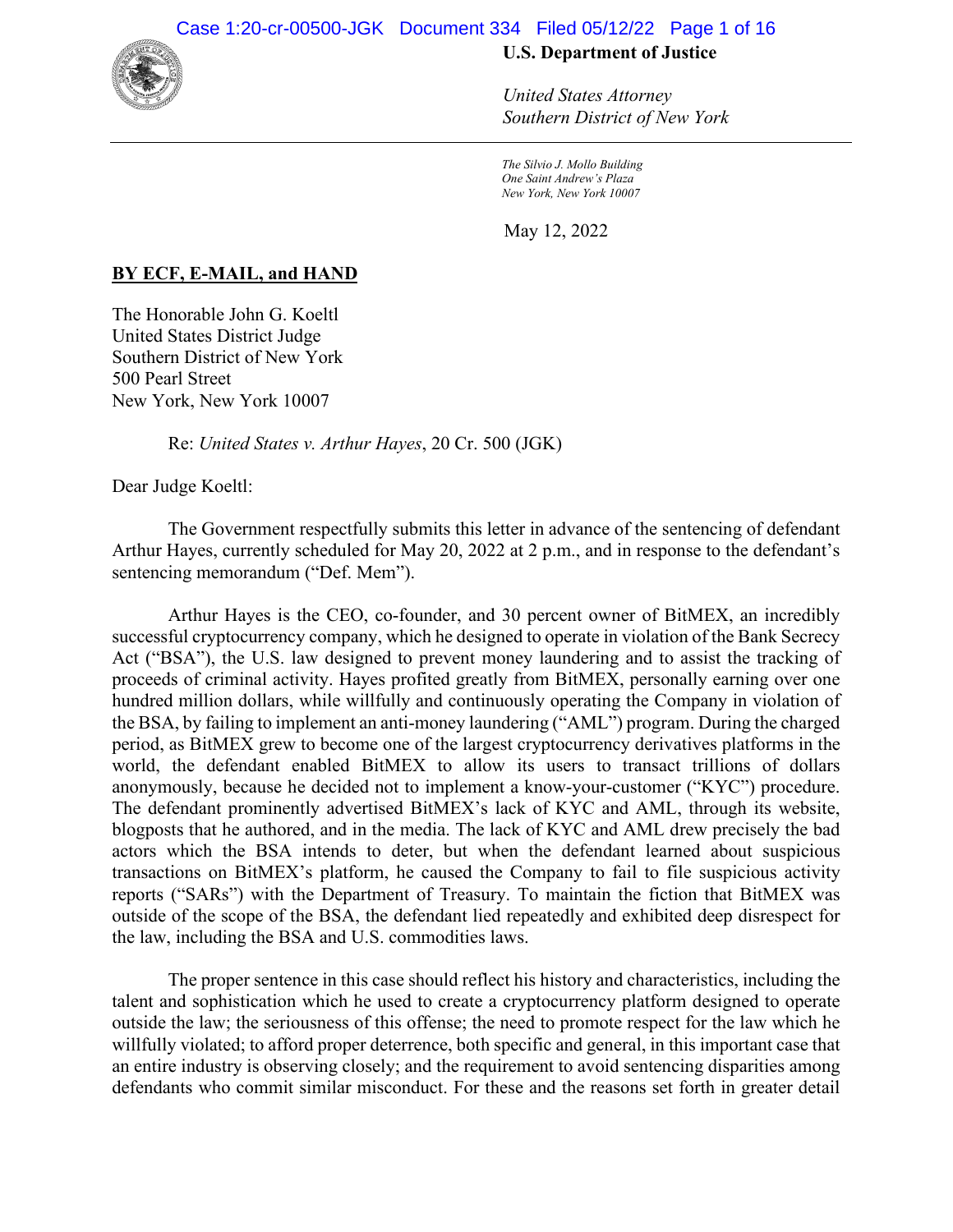below, a significant sentence of incarceration, above the applicable Sentencing Guidelines range of 6 to 12 months, is necessary to comply with the purposes set forth in 18 U.S.C. § 3553(a).

#### **I. Hayes' Conduct**

# **A. Background of BitMEX**

Hayes, Ben Delo, and Sam Reed are the co-founders and equal owners of BitMEX. They launched BitMEX in 2014. (Presentence Investigation Report ("PSR") ¶ 14). During applicable periods from that launch to at least in or about October 2020, the Company offered financial derivatives, including futures contracts and swaps, tied to the price of Bitcoin and other cryptocurrencies, which settled in Bitcoin. (PSR ¶¶ 14–15). Because BitMEX operated in the United States, including through offering its products to U.S. customers and operating offices in the United States, the Company was a futures commission merchant ("FCM"), which is required under the Commodity Exchange Act ("CEA") to register with the Commodity Futures Trading Commission ("CFTC"), and is a financial institution which must comply with the Bank Secrecy Act. (PSR ¶ 15). From its launch in 2014, BitMEX acted in violation of the BSA; Hayes and his co-conspirators began willfully violating that law by at least in or about September 2015, when the CFTC issued regulatory orders announcing its view that cryptocurrency is a commodity, and the defendants knew their failure to implement an AML program while operating in the United States was unlawful.

As CEO, Hayes was a leader in BitMEX's criminal failure to comply with the BSA. (PSR ¶¶ 19, 56). He was a critical organizer of the ongoing decisions not to implement an AML program at BitMEX, while operating in the United States. (PSR ¶ 56). When Hayes helped launch BitMEX, he had over half a decade experience in financial services, and thus fostered BitMEX's lack of compliance functions. (PSR ¶¶ 56, 98).

Beginning with BitMEX's launch, Hayes was consistently focused on avoiding KYC requirements. In its earliest days, BitMEX advertised that it did not perform know-your-customer checks. Shortly before the launch of the program for live trading in November 2014, Hayes wrote to Delo that BitMEX would not do any KYC, saying "Basically just valid email address until we feel significant pressure to do otherwise." In about 2015, the website advertised that "No real name or other advanced verification is required on BitMEX." (PSR ¶ 18). In a February 2017 blog post, Hayes wrote that "KYC and AML violations are used by governments worldwide to harass companies."<https://blog.bitmex.com/lockdown/> (accessed May 12, 2022). Until at least August 2017, BitMEX's registration page required users to provide a username, email address, and password; but explicitly stated that first and last name were "not required" to register and were only "used for verification purposes if you lose your two-factor auth[entication]" for account login. While that language on BitMEX's website was later removed, BitMEX still did not require users to verify their identities until after the Indictment was unsealed.

# **B. Hayes Closely Followed, and Defied, U.S. Law**

Hayes and his co-defendants followed global regulation of cryptocurrency, particularly from the United States, very closely. Those regulations guided their business decisions. First, the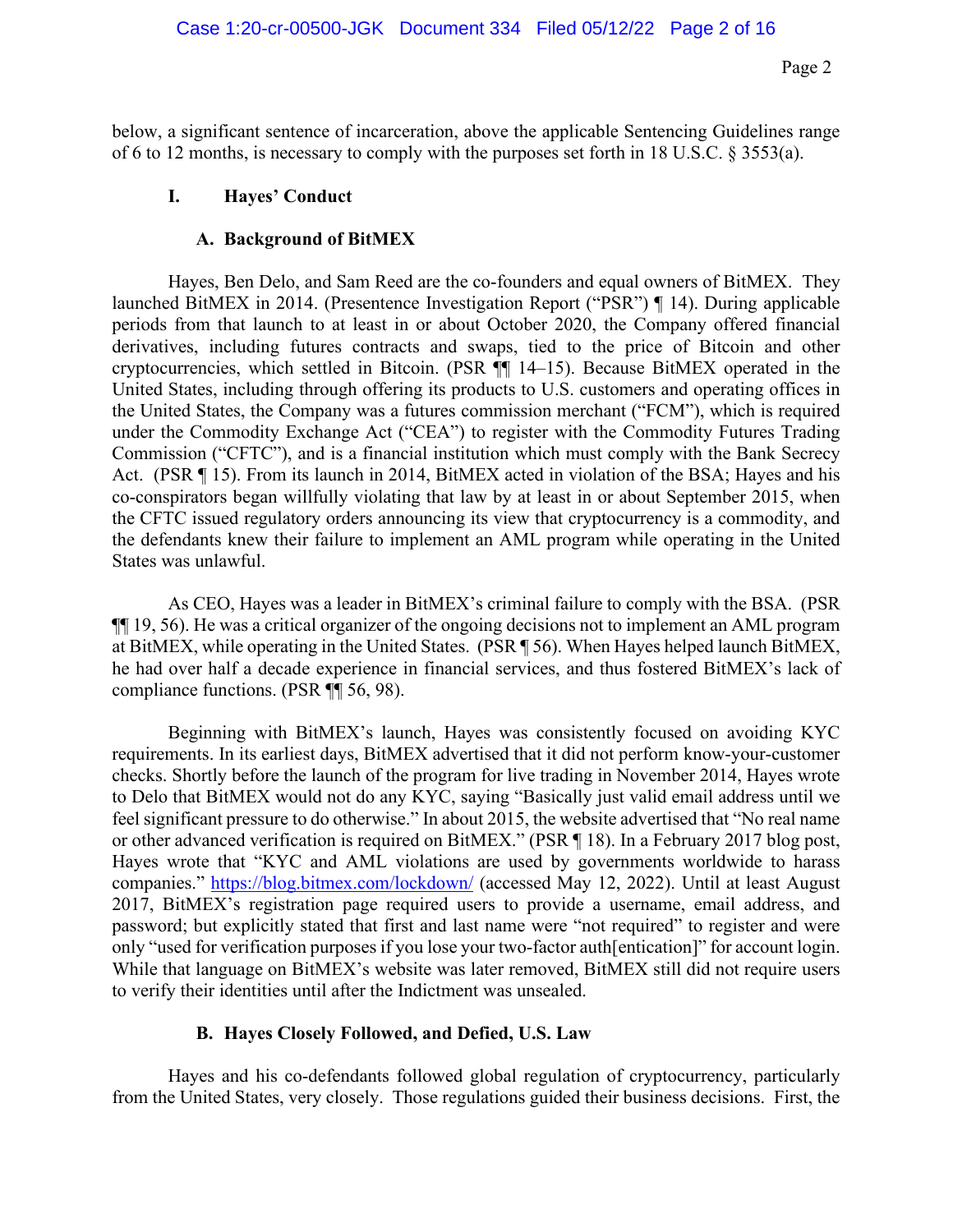defendants chose to incorporate in the Seychelles specifically because the country "had no clarity on Bitcoin." (PSR ¶ 16). Second, the defendants designed the very architecture of BitMEX to avoid KYC regulations, stating that they chose to transact with BitMEX's customers exclusively in Bitcoin because, as of 2014, their view was that there was no "gov[ernmen]t regulation covering KYC or AML" for such transactions. (PSR  $\P$  [1](#page-2-0)6).<sup>1</sup>

Hayes and his co-founders soon came to understand that the decision to only accept Bitcoin did not exempt them from KYC and AML regulations. In September 2015, the CFTC issued two public administrative actions, which announced the Commission's view that cryptocurrency was a commodity subject to regulation under the CEA. (PSR ¶ 17(b)). As Hayes acknowledges in his sentencing submission, he "reviewed these orders and concluded that, under the CFTC's new approach to regulation of cryptocurrency, BitMEX could be subject to CFTC jurisdiction, including a requirement to conduct KYC, if the company served U.S. customers." Def. Mem. at 11.

Given the choice between complying with the BSA or withdrawing from the United States, the defendants putatively chose the latter: they put a notice on BitMEX's website and in its terms of service stating that U.S. customers were forbidden from creating accounts, and restricted individuals from creating an account using an internet protocol ("IP") address from the United States. (PSR  $\P$  17).<sup>[2](#page-2-1)</sup> However, these controls were a sham. Hayes knew that the controls were easily evaded, and did not take simple steps to restrict more U.S. customers from accessing the platform.

Hayes knew U.S. customers continued to access BitMEX through several means. First, BitMEX already had a significant number of U.S. users in September 2015 and made no effort to remove them. (PSR ¶ 24). Second, he and his co-defendants did not actually bar U.S. IP addresses from the platform. Instead, BitMEX only ran a single IP address check when new users created accounts, even though Hayes knew that users could easily avoid the initial check, including by using virtual private network services ("VPN")<sup>[3](#page-2-2)</sup> and then make subsequent logins from U.S. IP addresses. (PSR ¶¶ 29–32). Third, Hayes intentionally marketed to U.S. customers, including through his appearances on U.S. media outlets and through the BitMEX affiliate user program.

<span id="page-2-0"></span><sup>&</sup>lt;sup>1</sup> The Department of Treasury had in 2013 published public guidance documents that it interpreted the BSA as covering institutions that exchanged between cryptocurrency and fiat currency.

<span id="page-2-1"></span> $2$  Even these restrictions did not mean the Company was not operating in the United States, since Reed, and later Greg Dwyer, were physically based in the United States while carrying out their duties, and BitMEX had numerous other employees physically present in the U.S., including from an office in Manhattan.

<span id="page-2-2"></span><sup>&</sup>lt;sup>3</sup> The defendant suggests that he did not believe "it w[as] technologically possible to block customers using a VPN from gaining access to the BitMEX platform." Def. Mem. at 13 n.7. By the time BitMEX began putatively blocking U.S. users, however, other companies had done so for years. *See, e.g.*, Netflix restricts streaming from abroad, available at https://money.cnn.com/2015/01/05/technology/netflix-vpn (describing Netflix corporate statement that "Virtually crossing borders to use Netflix is a violation of our terms of use because of content licensing restrictions, and we employ standard measures to prevent this kind of use.").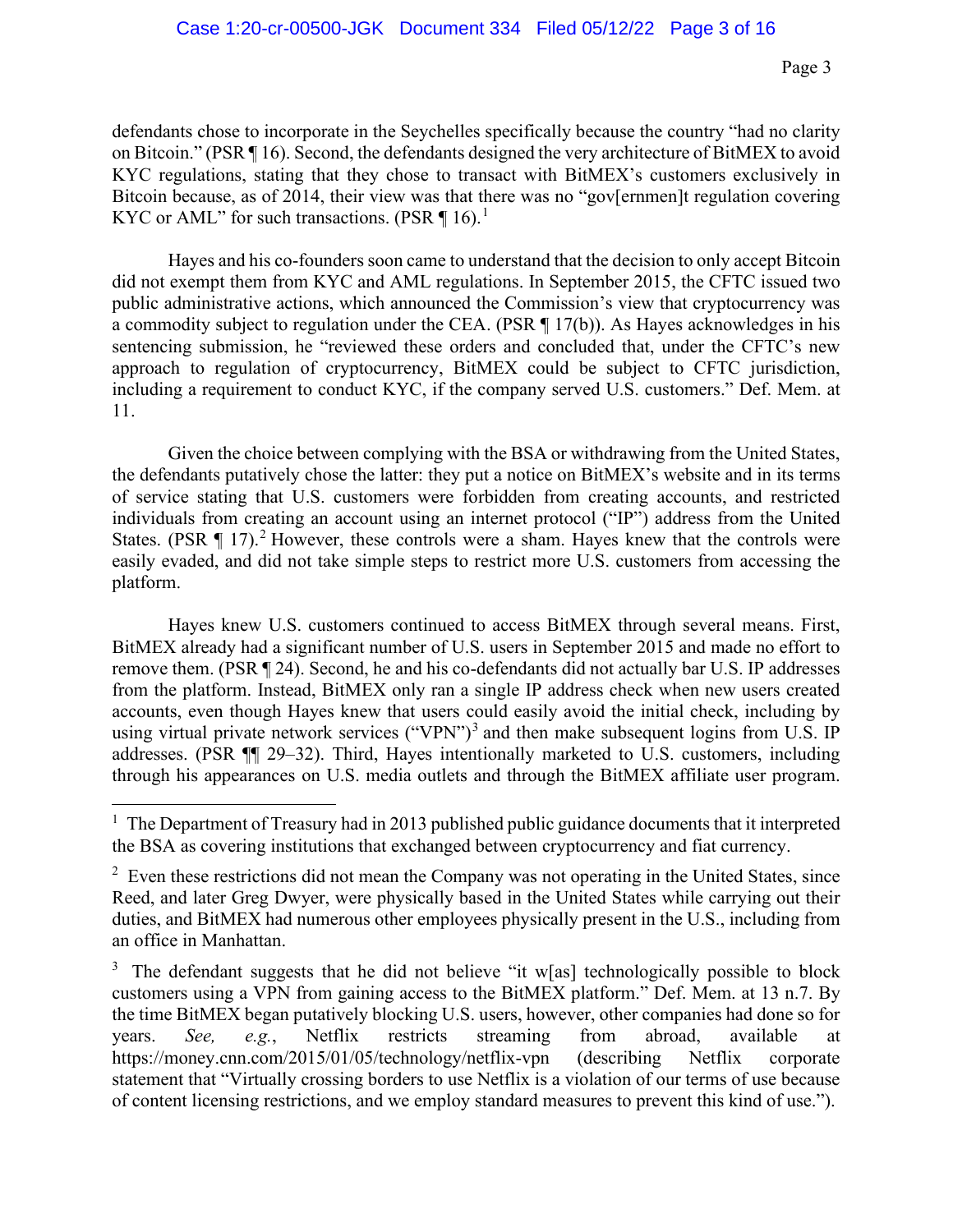(PSR ¶¶ 33–35). Fourth, the defendant allowed some prominent users who he personally knew were U.S. persons to access and trade on BitMEX's platform openly.<sup>[4](#page-3-0)</sup> (PSR  $\P$  17, 24–27). Finally, as Hayes acknowledges, users whose accounts were closed because they had been flagged as from the United States could still open a new account, even if they used the exact same email address as the closed account. Def. Mem. at 14 n.9. The Government has identified multiple such users who did precisely that and then continued to freely operate on BitMEX.

The presence of U.S. users was far from incidental. On the contrary, as late as July 2017, nearly two years after claiming to have banned U.S. users, Hayes received a report from Greg Dwyer, a BitMEX employee, that showed that the "United States remains the most popular country by visits and average number of active users per day." (PSR  $\P$  21).<sup>[5](#page-3-1)</sup> Subsequent monthly revenue reports continued to show the presence of U.S. users on BitMEX. (PSR ¶ 22). Hayes claims that BitMEX turned away large numbers of U.S. users. Deft. Mem. at 14. His primary source for that claim is the pretrial report of a defense "expert" witness, but as the Government's briefing demonstrated, that report was riddled with errors. Dkt. No. 280 at 15–17, 18–21. Hayes also acknowledges that when BitMEX did shut down U.S. accounts, the same user could easily create a new account, using the same email address, a practice that appears to have been common. In fact, Hayes well knew that there were no effective controls and that large numbers of U.S. users freely traded on the platform.

Despite Hayes and his co-founders' knowledge that allowing these users meant that BitMEX was subject to U.S. law including the BSA, BitMEX never required all users to provide their real names and identification documents until after the unsealing of the Indictment; nor did the Company file any SARs with FinCEN between its launch and the unsealing of the Indictment, despite ample knowledge of suspicious activities.

# **C. The Defendant Knew that BitMEX was a Tool for Criminal Activity**

As a result of Hayes' decisions not to implement an AML program, BitMEX became a tool for money laundering and criminal activity, which Hayes knew and did little to stop. Because BitMEX did not require KYC, (PSR  $\P$  20, 26), the full scope of criminal conduct on BitMEX will never be known. BitMEX, still owned by Hayes, Delo, and Reed, accepted a settlement with the Department of Treasury's Financial Crimes Enforcement Network ("FinCEN") in which it neither

<span id="page-3-0"></span><sup>&</sup>lt;sup>4</sup> Hayes describes this user's continued access to BitMEX as "some sort of internal breakdown in BitMEX's process," Def. Mem. at 15 n.10, but the evidence, including that described in the PSR, shows that was an intentional decision by BitMEX's management so as not to "make enemies." (PSR ¶ 25).

<span id="page-3-1"></span><sup>&</sup>lt;sup>5</sup> These reports belie Hayes' claim that the company was focused on Chinese users from the second half of 2015 onward. Def. Mem. at 7-8. Additionally, Hayes' claim that he "inferred" that web traffic showing a user's IP address was in the United States "was actually originating in China" because many Chinese customers used VPNs, Def. Mem. at 13 n.7, is not credible. In the reports that identify the U.S. as the most popular country for BitMEX users in 2017, there is no suggestion that any of these users were actually in China, and those reports separately list China as a country with large numbers of visits and users.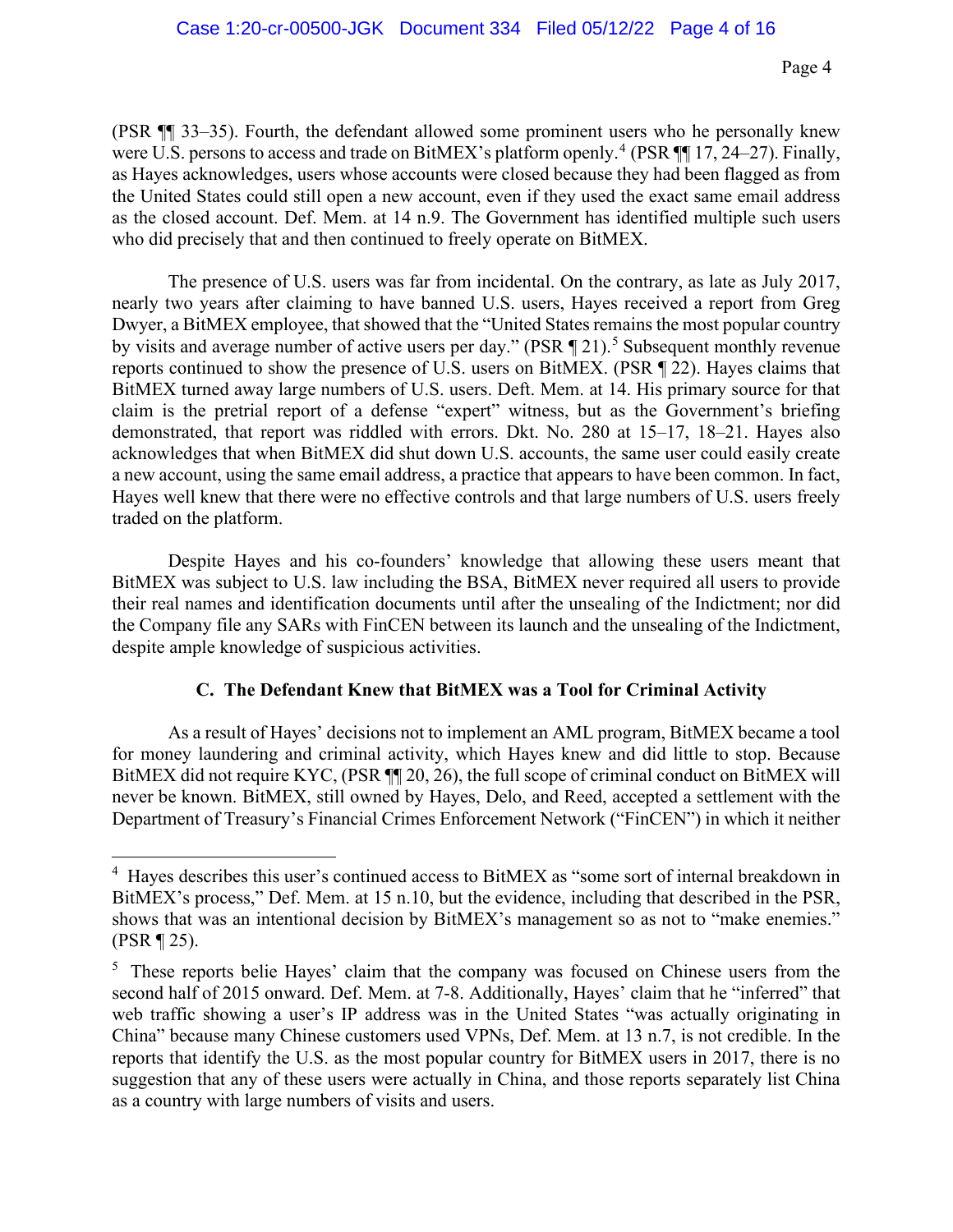admitted nor denied FinCEN's finding that it had conducted more than \$200 million in suspicious transactions, and that the Company had failed to file SARs on nearly 600 specific suspicious transactions. (PSR ¶ 42); FinCEN Announces \$100 Million Enforcement Action Against Unregistered Futures Commission Merchant BitMEX for Willful Violations of the Bank Secrecy Act, *available at* [https://www.fincen.gov/news/news-releases/fincen-announces-100-million](https://www.fincen.gov/news/news-releases/fincen-announces-100-million-enforcement-action-against-unregistered-futures)[enforcement-action-against-unregistered-futures.](https://www.fincen.gov/news/news-releases/fincen-announces-100-million-enforcement-action-against-unregistered-futures) The Government has seen BitMEX surface repeatedly in its own criminal investigations, an indication of the consequences of BitMEX's failure to implement any AML controls. For instance, Jeremy Spence, a U.S. citizen prosecuted by this Office, pled guilty to commodities fraud which included his misrepresentations regarding his trading positions on BitMEX. 21 Cr. 116 (LAK) (S.D.N.Y.). Previously convicted felon Michael Patryn, one of the founders of the crypto company QuadrigaCX, now insolvent and possibly fraudulent, had an account on BitMEX. British hacker Elliot Gunton, currently charged by federal authorities in California, also had an account linked to BitMEX.

A representative example occurred in May 2018. On May 4 an attorney in Germany contacted BitMEX's support email address, stating that his client had been hacked and the proceeds may have been laundered through BitMEX. This email was passed to Hayes, along with a message from a BitMEX employee identifying the user ID for the account containing the stolen proceeds. BitMEX froze the account and Hayes instructed the victim's attorney to obtain a Seychelles court order, but after a few weeks, the attorney responded that was a particularly challenging process. The suspicious user began repeatedly emailing BitMEX's support staff to complain about his account freeze. After a few weeks, Hayes told his employee to unfreeze the account, because the victim "has not come back to us yet with a proper court order." The account was unfrozen; the suspicious user could then withdraw what Hayes' own employee had identified as "the stolen bitcoin" from BitMEX's platform, which the user promptly did. (PSR ¶ 43–44).<sup>[6](#page-4-0)</sup> Hayes did not report this encounter to law enforcement or thereafter implement an AML program.

The consequences of this action were raised again a few months later, when German police contacted BitMEX's support desk requesting additional information about that same hack incident. BitMEX then filed a report with the Seychelles regulator, but did not include the kind of information required under U.S. law, including the email address which BitMEX employees themselves recognized as involved in the money laundering, nor did they inform the Seychelles regulator that BitMEX had unfrozen the account and allowed the suspected user to withdraw the potential criminal proceeds. (PSR ¶ 44).

BitMEX's deficient compliance program extended to its treatment of U.S. sanctions laws. From the earliest days of the company, compliance consultants offered their services to BitMEX, and mentioned that they offered sanctions programs. BitMEX counterparties also sometimes mentioned the need for a counter-sanctions program. However, Hayes did not take these statements seriously. In about January 2017, Hayes and Delo both told Iranian customers that they were free to trade. (PSR ¶ 45). By no later than October 2017, Hayes knew that the company could not transact with individuals on the U.S. sanctions list, and implemented some controls designed to try to restrict such transactions. (PSR ¶ 45). However, he did not take steps to ensure that the customers

<span id="page-4-0"></span><sup>&</sup>lt;sup>6</sup> This incident belies Hayes' statement that he did not "condone<sup>[]</sup> any illegal transaction activity on the platform." Def. Mem. at 16.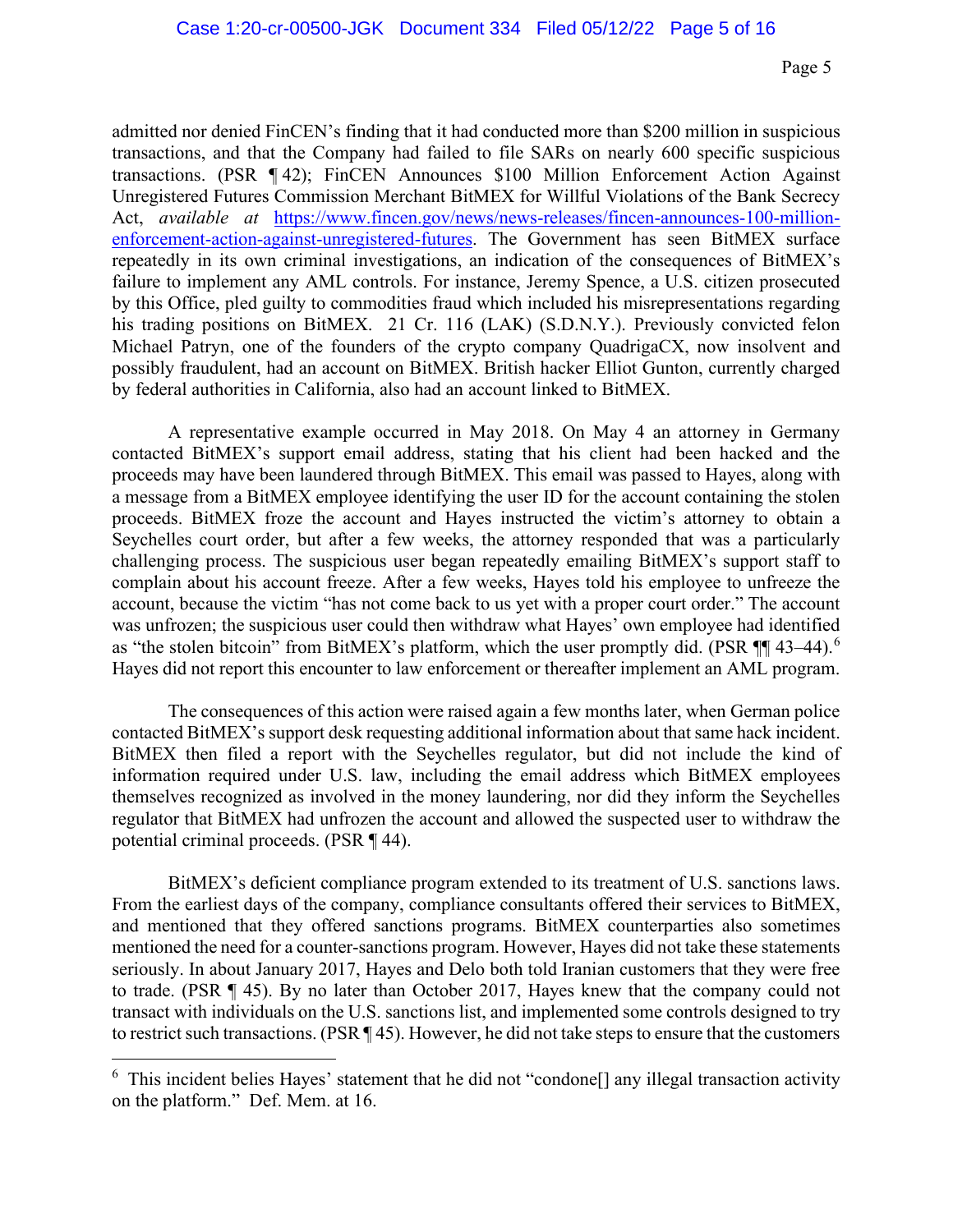he had authorized had been removed from the platform. (PSR ¶ 45). Without an adequate KYC program, BitMEX could never be sure it was not dealing with sanctioned individuals, who could use the same simple methods to evade the controls as those used by U.S. persons. As a result, BitMEX internal reports shared with the defendant showed that BitMEX continued to earn revenue from customers in Iran through at least April 2018, and Delo understood as late as November 2018 that the company did not have "strict enforcement of US sanctions against Iran etc.," and sometimes "let these people slip through the cracks." (PSR ¶ 46).

# **D. Hayes Repeatedly Lied About BitMEX's Operations**

As the public face of BitMEX, Hayes was often asked about whether BitMEX needed to comply with the BSA. He could only maintain BitMEX's claim to be outside of U.S. jurisdiction through a series of lies. For example, in March 2016 when a CFTC letter to a different cryptocurrency platform was released, implying that the platform was in violation of the CEA and BSA by offering its products to people in the United States, Hayes lied to an associate of his that the letter was "Not a problem for us we don't allow US residents." (PSR ¶ 36). A few months later, after the CFTC had taken an administrative action against another cryptocurrency company for operating as an unregistered FCM, Hayes again lied, and said that BitMEX would not be affected because, unlike that company, "BitMEX openly does not server [sic] US customers. They are not allowed to enter the platform. We block all US IP addresses." (PSR ¶ 36).

Hayes similarly lied to a *Wall Street Journal* reporter the following year, stating "Due to CFTC regulations, BitMEX does not service Americans." (PSR ¶ 37). After the CFTC and SEC brought actions against a cryptocurrency platform called 1Broker for various offenses, including violations of the BSA, in September 2018, Hayes sent an email to all employees of BitMEX, falsely asserting that "[t]here are important differences between 1Broker and the business of BitMEX, and I want to remind and reassure you that BitMEX prohibits residents of the US from holding positions or entering into contracts on BitMEX." (PSR ¶ 39).

Hayes also made other misrepresentations to support BitMEX's operations. From in about 2016 through at least 2018, Hayes, Delo, and others at the Company made a series of false statements and submitted false documents to the Hong Kong branch of HSBC regarding Shine Effort, a BitMEX affiliate. Hayes, Delo, and other BitMEX employees told HSBC that Shine Effort was actually independent and owned by Delo, with no connection to cryptocurrency. These false statements were designed to allow BitMEX access to bank accounts for payment of various corporate expenses and make U.S. dollar wire transfers. (PSR ¶ 47). Hayes conspired to make these misrepresentations because of his belief that were HSBC to learn the truth, the bank would decline to allow Shine Effort to open a bank account, or later that HSBC would close the account. For example, in April 2017, HSBC requested additional information about the Shine Effort account. (PSR ¶ 50). Hayes contacted an associate about BitMEX's desire to "open a few other backup accounts for our subsidiary," namely Shine Effort. Hayes wrote "we have a hsbc sub that isn't outwardly associated with bitmex" and "we want an additional bank account / so technically not crypto related". Similarly, in October 2018, when trying to obtain false documents to submit to the bank that omitted references to cryptocurrency, (PSR ¶ 53), Hayes wrote to a BitMEX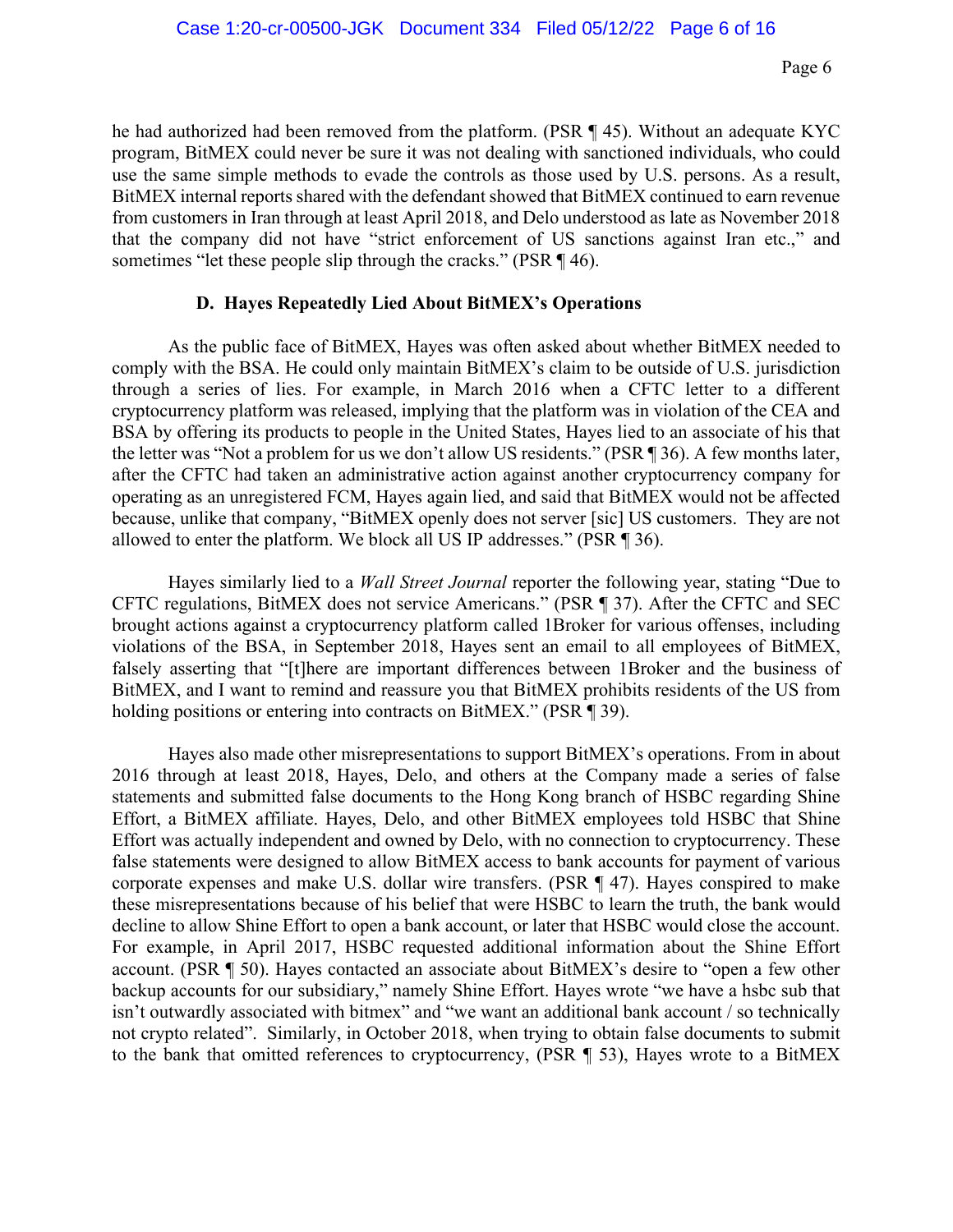employee he was trying to obtain a contract but "we want to make sure it does not mention bitcoin."<sup>[7](#page-6-0)</sup>

# **E. Hayes Caused BitMEX to Unlawfully Offer Risky Products to Retail Investors**

Along with the defendant's violation of the BSA came multiple civil violations of the CEA, the law designed to protect investors and the integrity of the commodities markets. Among those violations was his offering of risky extremely leveraged derivatives to "retail" customers (as opposed to sophisticated investors, called "eligible contract participants" under the CEA, 7 U.S.C. §§  $1a(28)(A)(i)(I)(bb)$  and (18)). Indeed, the defendant was quite clear that he wanted to appeal to such "retail" customers.<https://blog.bitmex.com/bitmex-vs-cme-futures-guide/>(accessed May 12, 2022) (December 2017 blog post in which the defendant compared his interest in "retail" as opposed to "professional investors"); Def. Mem. at 7–8 ("BitMEX was able to offer significantly greater leverage, which was a key selling point for retail investors in China."). But while Hayes sometimes dressed up his interest as ensuring that retail traders had the opportunity to trade the potentially lucrative products, at other times, he was quite plain that he knew that BitMEX's products were dangerous for retail traders. In a presentation still available on YouTube, found at [https://www.youtube.com/watch?v=Ljw9ulT2NHE,](https://www.youtube.com/watch?v=Ljw9ulT2NHE) approximately minute 8:00, Hayes describes that BitMEX only became successful when he realized that "[t]here are people who offer similar types of products but are focusing on degenerate gamblers, a.k.a. retail traders in Bitcoin, so why don't we do the same?" He continued that he decided to create "the world's highest leverage Bitcoin-U.S. dollar product," recognizing that this was the "world's most leveraged product to trade Bitcoin/U.S. dollars" "on the most volatile asset in the history of the world." BitMEX's support staff was often flooded with emails from users who had lost thousands of dollars, or even said they were contemplating suicide, after the user lost large sums on BitMEX's platform.

# **F. Hayes Mischaracterizes BitMEX's Remedial Efforts**

In his sentencing submission, Hayes argues that he and the other BitMEX executives began planning to implement a KYC program in May 2019, and asserts that this was "voluntar[y]" or

<span id="page-6-0"></span> $7$  The Government originally briefed the admissibility of this conduct as direct evidence of the charged crimes and as potential 404(b) material in its motion *in limine*, and the Court reserved decision. For purposes of sentencing, Hayes' lies to HSBC Hong Kong are appropriately considered both because they were intertwined with and an integral part of the crime of conviction and as part of his "background, character, and conduct." 18 U.S.C. § 3661.

Indeed, Hayes' sentencing submission provides further context to a question the Court raised during the conference on the motions. The Court reserved decision on whether this information would be admissible, but noted that "one of the underpinnings of the argument that the defendants were attempting to separate themselves from any association with Bitcoin, appears to strain credulity in view of the government's arguments about the prominence of the defendants in Bitcoin." As the defendant himself argues, however, "[i]n 2016 and the first half of 2017," namely when he and Delo began their scheme of lying to HSBC, his "business began to gain some limited traction, but growth was slow and revenues remained modest." Def. Mem. at 8. In other words, he was *not* particularly prominent in the crypto space when he lied to HSBC.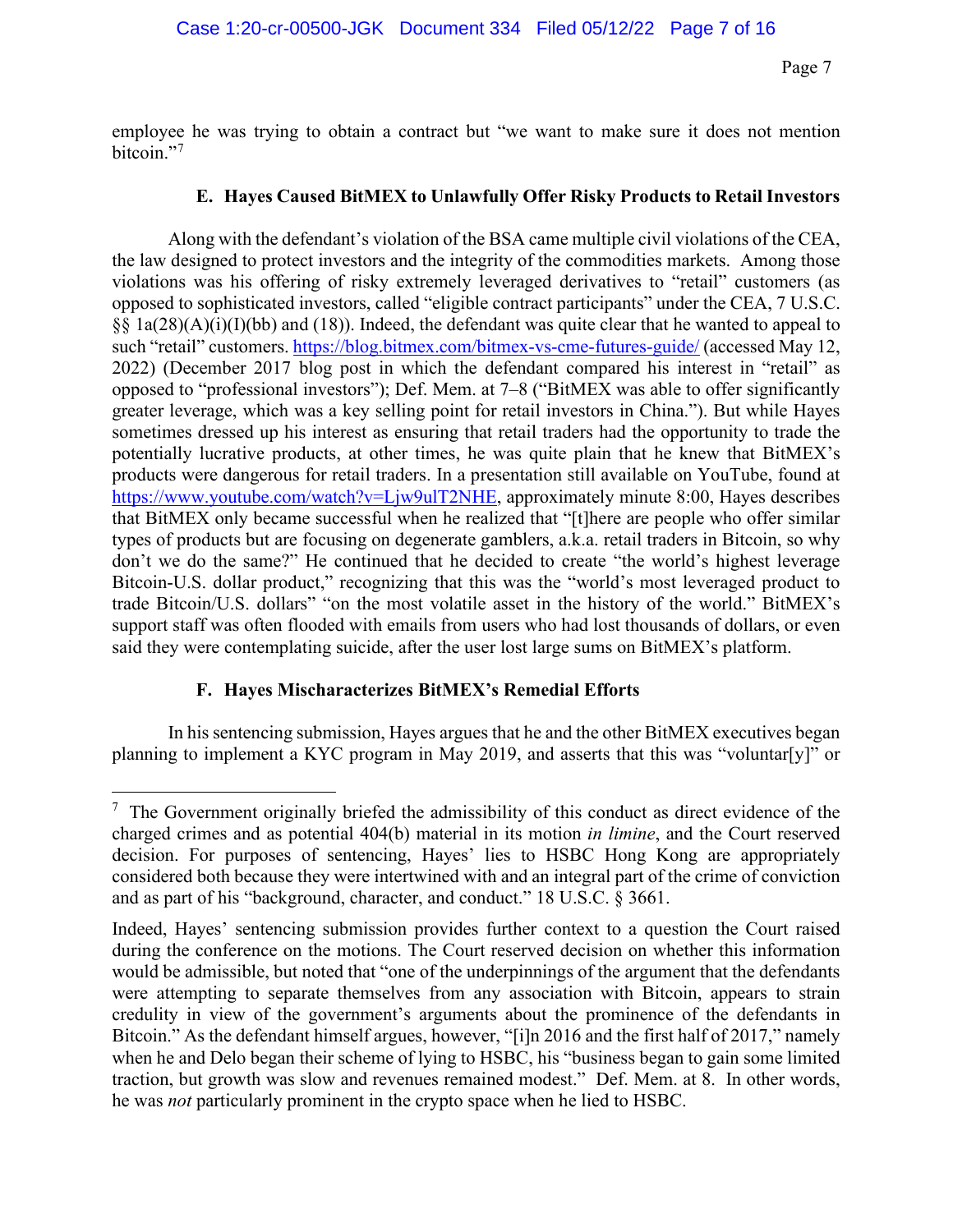"proactive". Def. Mem. at 15. What he neglects to mention is that this was six months *after* the CFTC went overt in its investigation into BitMEX in November 2018, and after the CFTC had already served a subpoena on the company and deposed Reed, Dwyer, and other BitMEX employees, in which each was asked numerous questions about BitMEX's KYC program. At that point, the company knew that it was under regulatory scrutiny and was likely simply trying to forestall an enforcement action. What is notable is that, even though the company claimed that it was planning to implement a KYC program, it took essentially no steps toward actually doing so for over a year, only finally announcing that a KYC program was coming in August 2020. The actual program did not materialize until December 2020, after Hayes and his co-defendants had been indicted.

#### **II. Procedural History**

On October 1, 2020, Hayes' co-defendant Samuel Reed was arrested in Massachusetts, and the Indictment was unsealed. Hayes self-surrendered in Hawaii on April 6, 2021. After pretrial motion practice, he ultimately entered a plea of guilty to Count One of the Indictment, violating the Bank Secrecy Act, in violation of Title 31, United States Code, Sections 5318 and 5322; and Title 31, Code of Federal Regulations, Sections 1026.210 and 1026.220, about a month before trial was scheduled. He is the first defendant to be sentenced in this case. His sentencing is scheduled for May 20, 2022.

# **III. Presentence Investigation Report**

The Probation Office has calculated the offense level as follows, and as consistent with the plea agreement: (1) pursuant to U.S.S.G. § 2S1.3(a)(1), the base offense level is 8; (2) pursuant to U.S.S.G. §3B1.1(a), because the defendant was an organizer or leader of a criminal activity that involved five or more participants or was otherwise extensive, four levels are added; (3) two levels are removed for acceptance of responsibility, so the specific offense level is 10. (PSR ¶¶ 63–72). The defendant has no criminal history points, and is in Criminal History Category I.

This offense level and criminal history category lead to a Guidelines range of 6 to 12 months' imprisonment. (PSR ¶ 106.) The Government agrees with the Probation Office's calculation.

Probation has recommended a non-incarceratory sentence, with two years' probation. (PSR p. 40). This recommendation is based on Probation's apparent view that this crime is "a technical violation of banking law," and "that cryptocurrency and the regulations governing it, were and still are in its relatively early stages of development," including when the defendant and his co-conspirators launched BitMEX. (PSR p. 42). Probation also cites to the \$10 million fine the defendant has agreed to pay.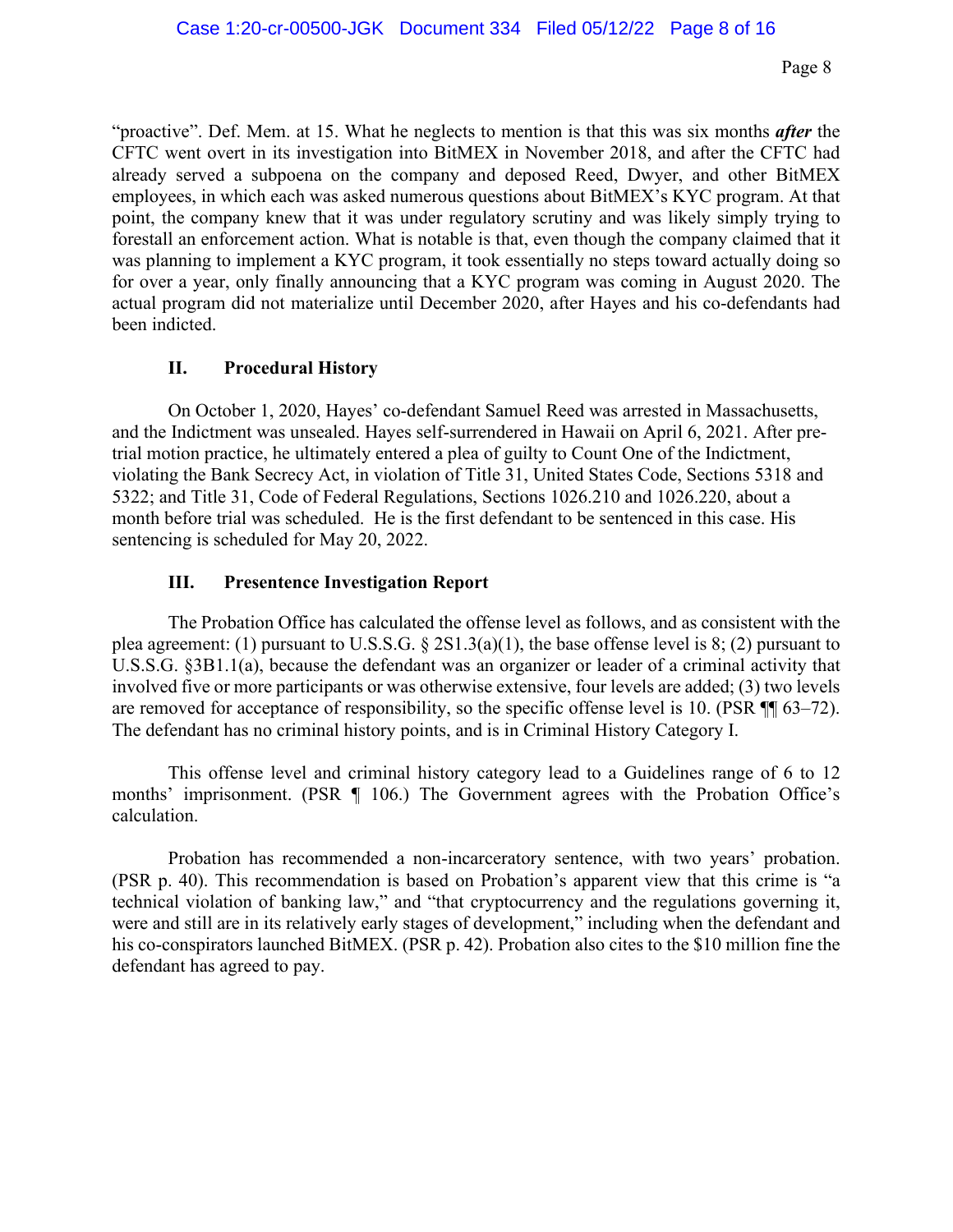# **IV. An Incarceratory Sentence Above the Stipulated Guidelines Range is Appropriate**

#### **A. Applicable Law**

As the Court knows well, the Sentencing Guidelines are no longer mandatory after *United States v. Booker*, 543 U.S. 220 (2005). "[A] district court should begin all sentencing proceedings by correctly calculating the applicable Guidelines range," which "should be the starting point and the initial benchmark." *Gall v. United States*, 552 U.S. 38, 49 (2007). After making the initial Guidelines calculation, a sentencing judge must consider the factors outlined in Title 18, United States Code, Section 3553(a), and "impose a sentence sufficient, but not greater than necessary, to comply with the purposes" of sentencing: "a) the need to reflect the seriousness of the offense, to promote respect for the law, and to provide just punishment for that offense; b) the need to afford adequate deterrence to criminal conduct; c) the need to protect the public from further crimes by the defendant; and d) the need for rehabilitation." *United States v. Cavera*, 550 F.3d 180, 188 (2d Cir. 2008) (citing 18 U.S.C. § 3553(a)(2)).

In light of *Booker*, the Second Circuit has instructed that district courts should engage in a three-step sentencing procedure. *See Crosby*, 397 F.3d at 111-13. First, the Court must determine the applicable Sentencing Guidelines range, and in so doing, "the sentencing judge will be entitled to find all of the facts that the Guidelines make relevant to the determination of a Guidelines sentence and all of the facts relevant to the determination of a non-Guidelines sentence." *Id*. at 112; *see also United States v. Corsey,* 723 F.3d 366, 375 (2d Cir. 2013) ("Even in cases where courts depart or impose a non-Guidelines sentence, the Guidelines range sets an important benchmark against which to measure an appropriate sentence."). Second, the Court must consider whether a departure from that Guidelines range is appropriate. *See Crosby*, 397 F.3d at 112. Third, the Court must consider the Guidelines range, "along with all of the factors listed in section 3553(a)," and determine the sentence to impose. *Id.* In so doing, it is entirely proper for a judge to take into consideration his or her "own sense of what is a fair and just sentence under all the circumstances." *United States v. Jones*, 460 F.3d 191, 195 (2d Cir. 2006).

#### **B. Discussion**

A significant sentence of incarceration, above the applicable Sentencing Guidelines range of 6 to 12 months, is necessary to comply with the purposes set forth in 18 U.S.C. § 3553(a). Hayes' calculated and prolonged effort to violate the BSA on a large scale warrants a substantial period of incarceration. While any violation of the BSA undermines the nation's financial system, this case is unique in its extent and magnitude. The defendant's violation was not an isolated lapse in judgment or a temporary lapse in his operation of an otherwise law-abiding business. Rather, over the course of years, and as his company grew into one of the largest cryptocurrency trading platforms in the world, the defendant made a conscious and deliberate choice to operate the company in constant violation of the law. Moreover, Hayes earned enormous personal profits while operating BitMEX, and operated as its CEO and public face. He designed the company to allow its users to open accounts, transact, and move money, anonymously, without any KYC or AML controls. As the defendant knew, such a platform would be, and was, a magnet for criminals looking to launder the proceeds of their illegal activity and commit other crimes. Those serious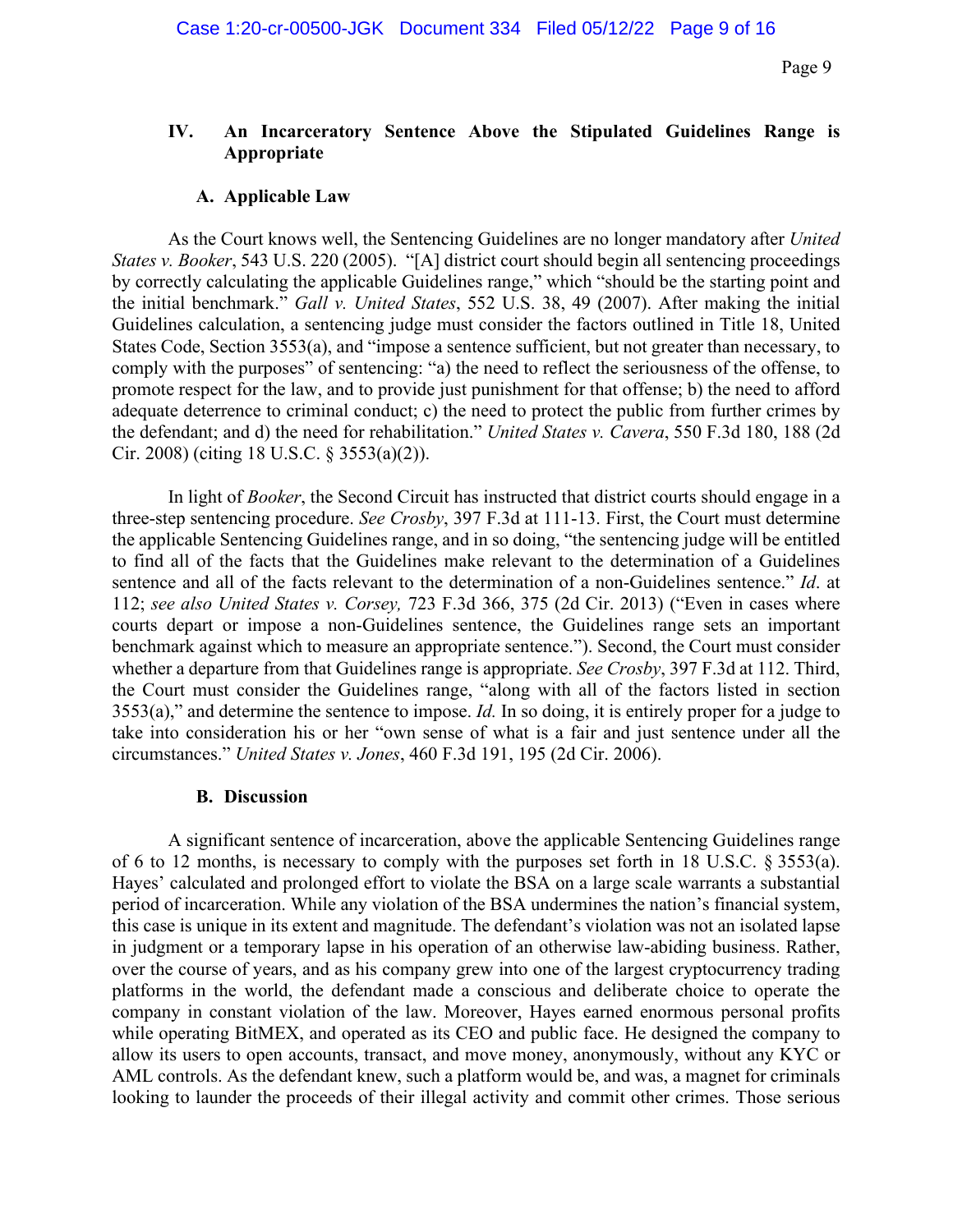crimes, his disrespect for U.S. law, and the need to deter both the defendant himself and others in the cryptocurrency world, all favor a substantial period of incarceration above the Guidelines range.

# *The History and Characteristics of the Defendant*

The defendant's sentencing submission makes clear that he was a sophisticated and successful businessman, with an excellent education and strong professional network. Unfortunately, despite those advantages, he chose to put his talent and sophistication to work to create a cryptocurrency platform that operated in daily violation of the law. The company's stratospheric rise was in part due to its refusal to comply with its legal obligations under the BSA. He was the CEO, the public face, the leader of BitMEX and the criminal activity. This was a crime driven by greed, not necessity.

The defendant has submitted a number of letters attesting to his positive personal qualities and expressing support. It is, of course, appropriate for the Court to take these letters into account in connection with sentencing. However, these attestations to the defendant's positive qualities do not distinguish him from the typical defendant in a white-collar case. As Judge Marrero observed in another case, this collection of letters

> falls into a pattern advanced by a subset of the white collar criminal. This category encompasses a select class: distinguished, reputable, highly esteemed model citizens such as this defendant. The list of their achievements and virtues is long and impressive. Let us count the ways. At home, they are good family men and women, caring spouses, loving parents, loyal and reliable to friends. At work, they are looked up to as outstanding professionals and business partners. To their community's charities and public causes they are generous patrons and sponsors.

*United States v*. *Regensberg*, 635 F. Supp. 2d 306, 308 (S.D.N.Y. 2009), *aff'd*, 381 F. App'x 60 (2d Cir. 2010); *see also United States v*. *McClatchey*, 316 F.3d 1122, 1135 (10th Cir. 2003) ("excellent character references are not out of the ordinary for an executive who commits whitecollar crime; one would be surprised to see a person rise to an elevated position in business if people did not think highly of him or her"); *United States v. Vrdolyak*, 593 F.3d 676, 682-83 (7th Cir. 2010) ("[I]t is usual and ordinary, in the prosecution of similar white-collar crimes . . . to find that a defendant was involved as a leader in community charities, civic organizations, and church efforts," and the defendant "should not be allowed to treat charity as a get-out-of-jail card" (citation and internal quotation marks omitted)).

The Government does not question that Hayes is a talented, accomplished, and influential person who has helped many others in his career. But these positive qualities, while admirable, do not set Hayes apart from other similarly situated white-collar defendants—individuals who are high-achieving and successful, but nonetheless chose to break the law for personal advantage.

The Government also notes that one of the attributes highlighted in the defendant's sentencing submission and supporting letters is his outspokenness and prominence in the world of cryptocurrency, which he refers to as his "cryptocurrency thought leadership." Unfortunately, this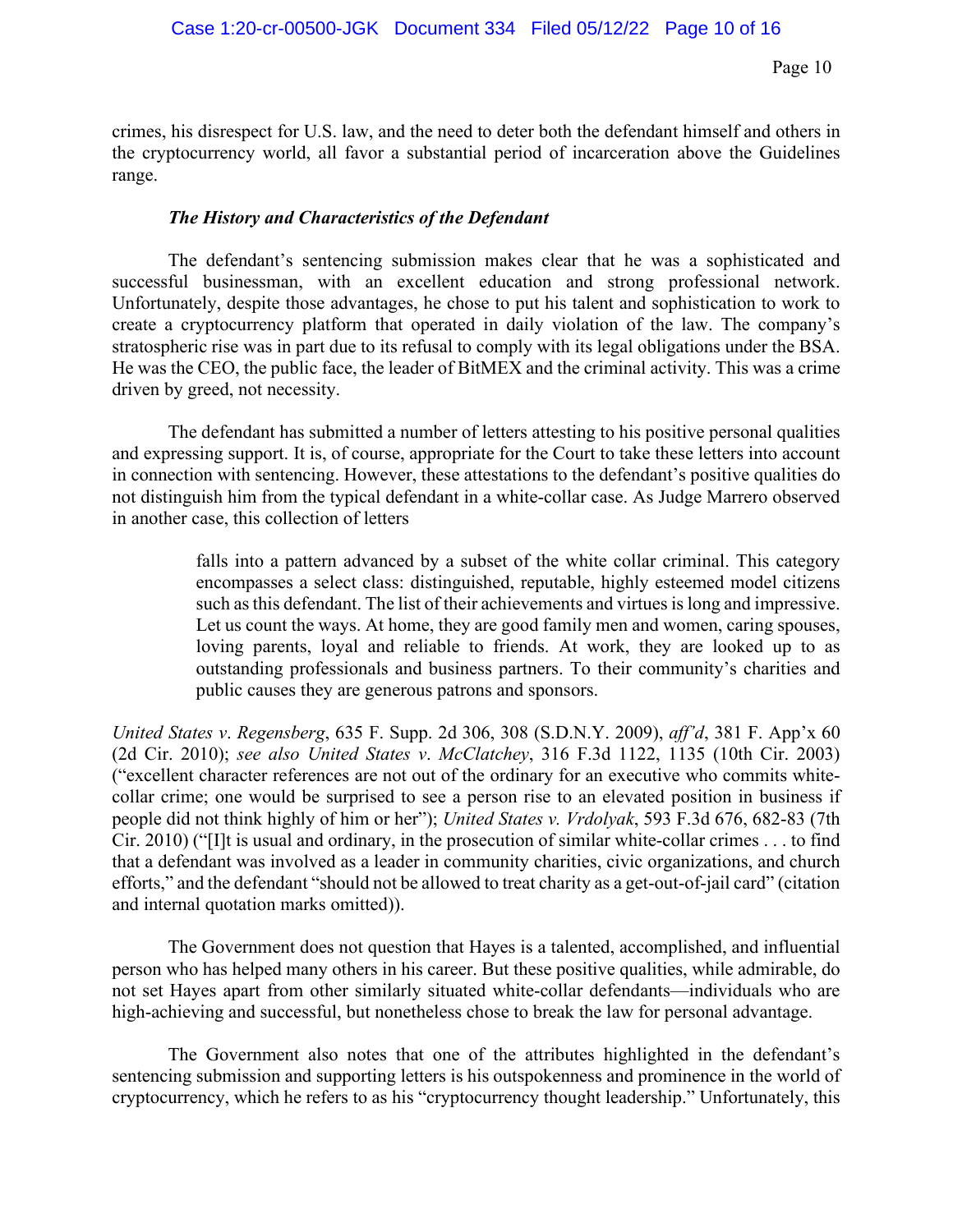case shows that the defendant chose to use his influence to promote a vision for the crypto industry that was in direct contradiction to the law, and calculated to undermine government regulations. As noted above, the defendant routinely criticized and mocked KYC requirements, and made it clear that he had no interest in complying with them. Moreover, the defendant even criticized other cryptocurrency industry participants who did require KYC, and argued that these requirements were not desired by crypto users because they might prevent them from engaging in illegal activity. For instance, in 2019, when Facebook announced a plan for a cryptocurrency called Libra, Hayes wrote a mocking blog post warning that "you can bet that converting assets into Libra will encounter KYC. And let's be clear, any request from a government agency to freeze a transaction will be met with compliance. Therefore, do not use Libra to buy your mood-altering substance(s) of choice."<sup>[8](#page-10-0)</sup> Thus, while it may be true that the defendant is a "thought leader" in cryptocurrency, he deliberately used that leadership role to undermine regulations and promote the idea that crypto should be an anonymous asset free from law enforcement oversight.<sup>[9](#page-10-1)</sup>

 The defendant also highlights his "philanthropic and community service." However commendable they may be, these acts are unexceptional and insufficient to warrant a below-Guidelines sentence. *See* U.S.S.G. § 5H1.11 ("Civic, charitable, or public service; employmentrelated contributions; and similar prior good works are not ordinarily relevant in determining whether a departure is warranted."). Additionally, the fact that the defendant was able to give several million dollars to charity no doubt resulted in large part from the fact that he personally received some \$150 million in dividends from BitMEX while the company systematically flouted the BSA for a period of five years.

# *The Seriousness of the Offense*

A substantial sentence is needed because the defendant was a leader of a serious criminal enterprise. The BSA is designed to safeguard the financial system, both in the United States and around the world, from illicit use, and to combat money laundering. Financial institutions are required to implement AML programs so that the institutions do not foster criminal activity or lead to the diversion of victim funds. Cryptocurrency compounds the need for such programs because of the technology's pseudonymity; without KYC and AML, a user of cryptocurrency could evade law enforcement by hiding behind the string of numbers describing their wallet address.

By operating BitMEX without an AML program, Hayes created a significant platform for cryptocurrency users to do exactly that. Due to Hayes' criminal conduct, the full scope of the illegal behavior that BitMEX enabled cannot be precisely estimated. It is noteworthy, however, that FinCEN identified \$200 million in suspicious transactions, a staggering sum. Similarly, Hayes' decisions, and his refusal to implement a full KYC and AML program, meant that it was

<span id="page-10-0"></span><sup>8</sup> *See* <https://blog.bitmex.com/libra-zuck-me-gently/> (accessed May 12, 2022).

<span id="page-10-1"></span><sup>&</sup>lt;sup>9</sup> This commentary went far beyond mere "libertarian viewpoints" critical of the Government, Def. Mem. at 18 n.13, particularly in light of his self-described role as a leader in the cryptocurrency industry, insofar as it fostered the view that cryptocurrency companies should evade the BSA to become as successful as BitMEX.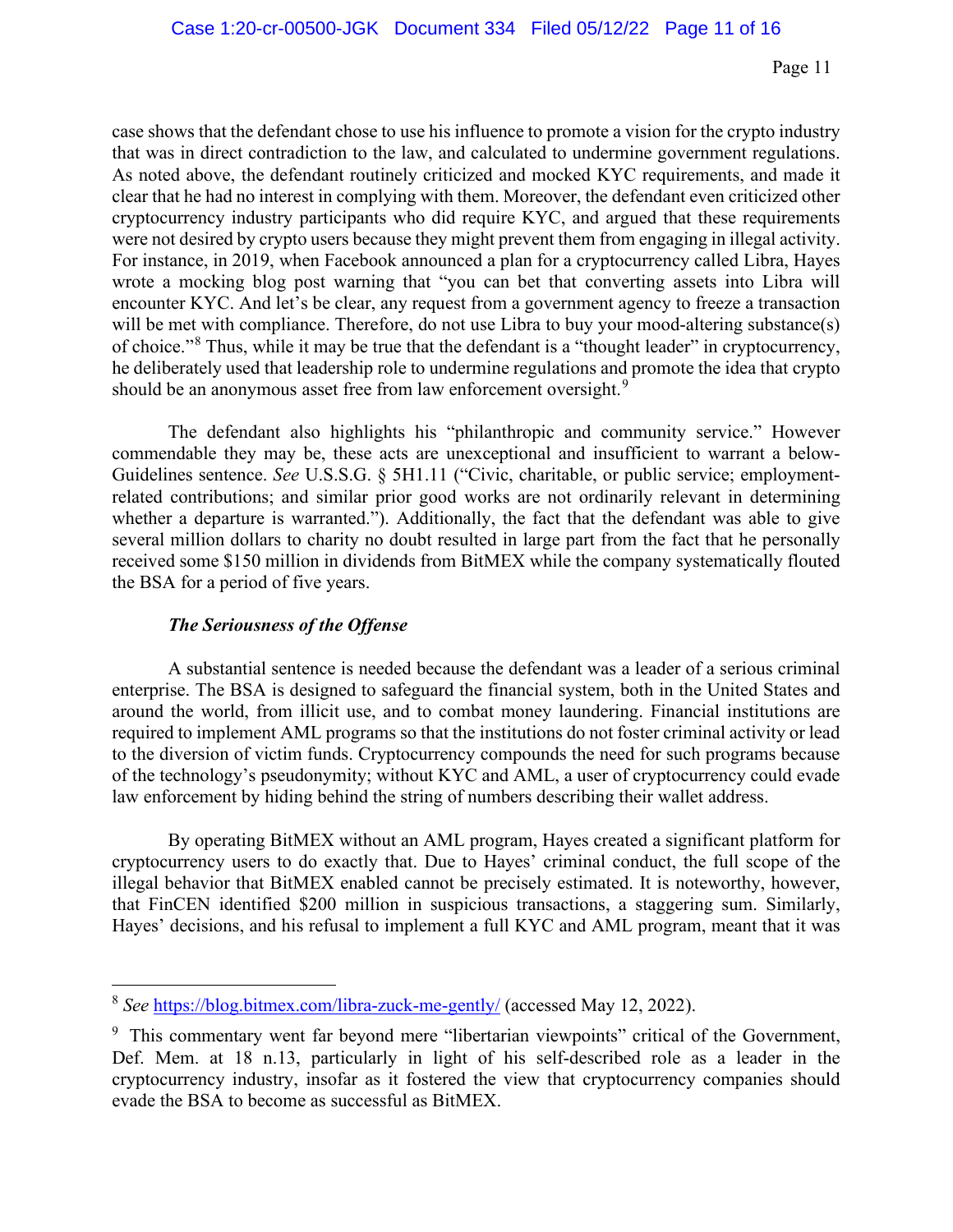more likely that BitMEX would allow sanctioned parties to trade, which they did. That sanctions evasion carries substantial costs to the U.S. financial system and U.S. national security interests.

Nor was Hayes somehow unaware that he was creating a risk that his platform could be used for unchecked money laundering. As he acknowledges, he knew for years that he was required to have KYC and AML programs but willfully permitted users to transact anonymously with no controls, and did so despite repeated warnings from law enforcement around the world about suspicious activities on the platform. His failure to implement an AML program meant that it was harder for law enforcement to identify criminal activity and track victim funds. This was no mere regulatory mistake. Hayes refused to implement an AML program knowingly and intentionally.

An above-Guidelines sentence is also appropriate given Hayes' frequent lies about BitMEX's operation. Hayes could only maintain the fiction that BitMEX need not comply with the BSA through his repeated lies about its U.S. operations and U.S. customers. Hayes also lied to HSBC, in a way that underscores his criminal culpability in this case. The Government understands that the bank would have performed more due diligence and possibly even restricted the accountholder's ability to make U.S. dollar wire transfers if it had known the truth, that Shine Effort was acting on behalf of an unregulated cryptocurrency exchange that performed no AML program. Those lies led HSBC to allow over a hundred million dollars flow through the account, despite the substantial regulatory and reputational risk to the bank.<sup>[10](#page-11-0)</sup>

# *The Need to Promote Respect for the Law*

The need to promote respect for the law is also a critical factor here. This crime was a willful violation of U.S. law, undertaken for years, purely for the defendant's financial advantage. He attempts to justify his conduct by explaining that he initially decided it was "not practicable" to follow the law because BitMEX was at its inception "thinly-resourced." Def. Mem. at 11 n.6. But he himself cites to a chart showing explosive monthly revenue exceeding \$10 million soon after October 1, 2017. Def. Mem. at 8–9.<sup>[11](#page-11-1)</sup> That means that Hayes had more than enough resources to follow the law. He used his wealth to retain some of the most sophisticated attorneys in this country to assist BitMEX, and indeed was able to arrange a direct meeting with the CFTC, where he could discuss BitMEX's platform and attempt to follow any guidance given.<sup>[12](#page-11-2)</sup> His decision not

<span id="page-11-0"></span><sup>&</sup>lt;sup>10</sup> In a somewhat similar recent case, Judge Rakoff imposed incarceratory sentences of 18 and 36 months' for defendants who had deceived banks in order to transfer more than a hundred million dollars through their accounts, even though the banks suffered no loss. *United States v. Weigand and Akhavan*, 20 Cr. 188 (S.D.N.Y.).

<span id="page-11-1"></span><sup>&</sup>lt;sup>11</sup> Later data showed that the Company had revenues exceeding \$20 million a month by January 1, 2018.

<span id="page-11-2"></span><sup>&</sup>lt;sup>12</sup> Hayes' assertion that he showed "prescien[ce]" that the CFTC would not approve BitMEX's business model because of its features is aggravating, not mitigating. Def. Mem. 11 n.6. If the defendant knew that BitMEX could only succeed by violating the law then he should not have founded BitMEX, and either identified a law-abiding enterprise that could succeed, or continued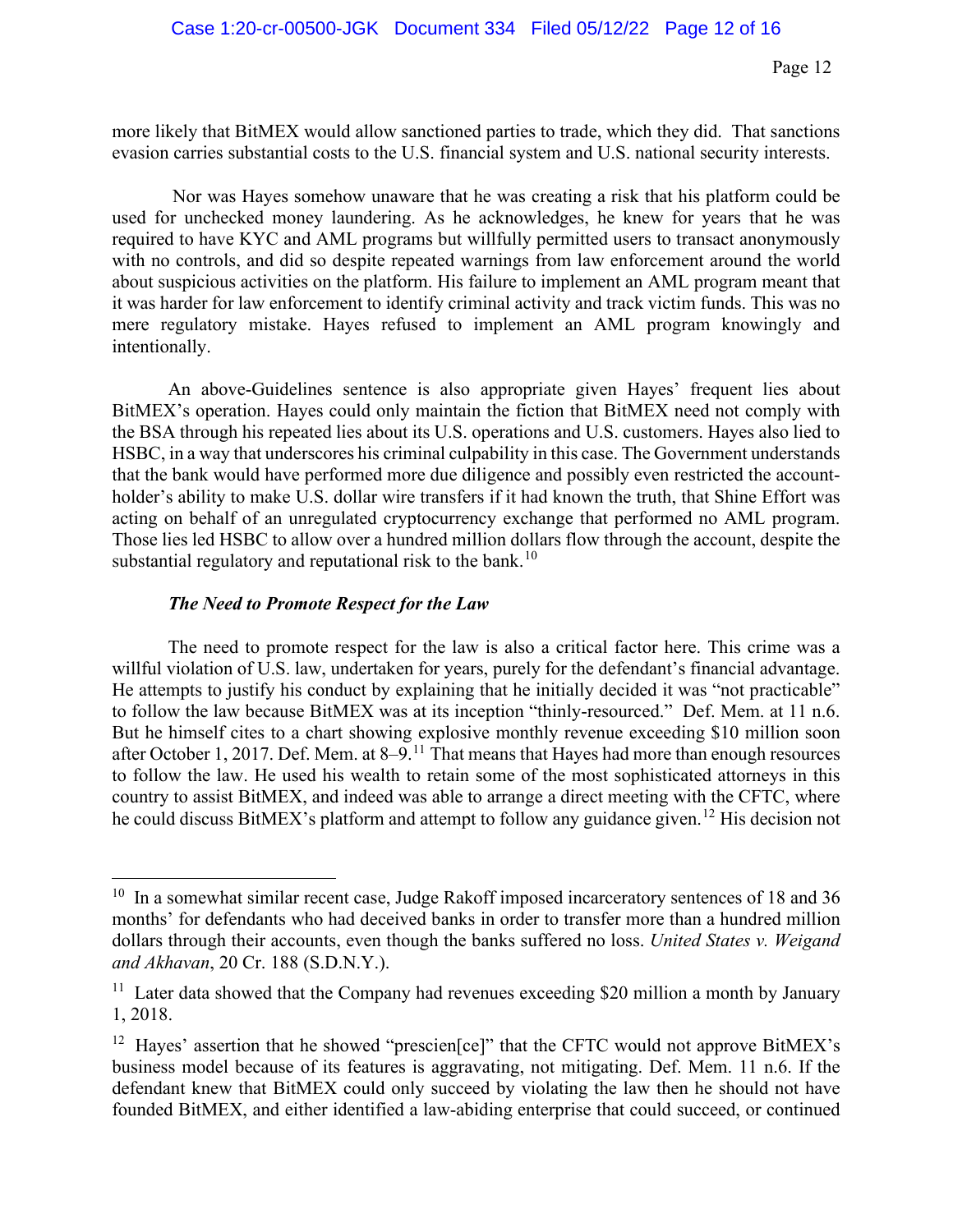to expend money on compliance emphasizes his criminal culpability. This is all the more so in light of Hayes' public expressions of disdain for KYC and AML regulations, and his general encouragement of others in the crypto sphere to ignore them.

Hayes' dismissive attitude toward the regulations intended to protect retail investors—and indeed his lack of concern for those investors—is illustrative of his general lack of respect for the law. Whether cryptocurrency companies agree with the law or not, the CEA is designed to protect retail investors. Hayes instead jokingly referred to his client base, oftentimes just regular people, as "degenerate gamblers," ignoring the material consequences his decisions had on individuals less sophisticated than an honors Wharton graduate with years in financial services.

#### *Specific and General Deterrence*

The need for general and specific deterrence weighs heavily in favor of a substantial, above-Guidelines sentence. The cryptocurrency industry is still an evolving market space, and new trading platforms are emerging seemingly by the day. It is a critical policy of the United States to ensure that these platforms comply with regulations such as the BSA, to prevent this new space from becoming an unregulated market where criminals can transact with impunity. *See, e.g.*, FinCEN, "Anti-Money Laundering and Countering the Financing of Terrorism National Priorities," *available at* [https://www.fincen.gov/sites/default/files/shared/AML\\_CFT Priorities](https://www.fincen.gov/sites/default/files/shared/AML_CFT%20Priorities%20(June%2030%2C%202021).pdf)  [\(June%2030%2C%202021\).pdf](https://www.fincen.gov/sites/default/files/shared/AML_CFT%20Priorities%20(June%2030%2C%202021).pdf) ("FinCEN notes that, while a substantial financial innovation, convertible virtual currencies (CVCs) also have grown as the currency of preference in a wide variety of online illicit activity."). One of the tools to encourage that is the deterrent effect of criminal prosecutions for willful violations, which depends in large part on meaningful sentences being imposed when the law is violated. The non-incarceratory sentence that the defendant requests would undermine that goal, and fail to deter either this defendant or other similarly situated defendants from committing similar crimes in the future.

The defendant's own sentencing submission makes it clear that there is a need for specific deterrence in this case. The defendant makes no secret of his intention to continue to operate in the cryptocurrency industry. Given his lengthy history of anti-regulatory and anti-law enforcement rhetoric and conduct in relation to cryptocurrency trading, there is an acute risk that he will return to criminal conduct if he does not perceive that there is a real cost to such criminal behavior. The defendant has paid a significant financial penalty, but it is only a small portion of the money he has made from operating BitMEX, and could easily be viewed as just a "cost of doing business" outside the law.[13](#page-12-0) *SEC v. Rajaratnam*, 918 F.3d 36, 45 (2d Cir. 2019). A substantial sentence of

in his highly compensated jobs in finance. Of course it was easier to make money violating the law than it was to follow the law, but that is no justification to ignore the law.

<span id="page-12-0"></span><sup>&</sup>lt;sup>13</sup> That argument is highlighted by Hayes' absurd suggestion that the Court should also factor in the "diminution in the value of BitMEX," Def. Mem. at 18, or the "tens of millions of dollars that BitMEX has spent in connection with remediation, compliance undertakings." Def. Mem. at 28 n.15. The Company has lost value because of his own crimes and regulatory violations. The compliance costs *should have been paid* from BitMEX's launch. Discounting his criminal sentence based on such a factor would be rewarding him for his criminal conduct.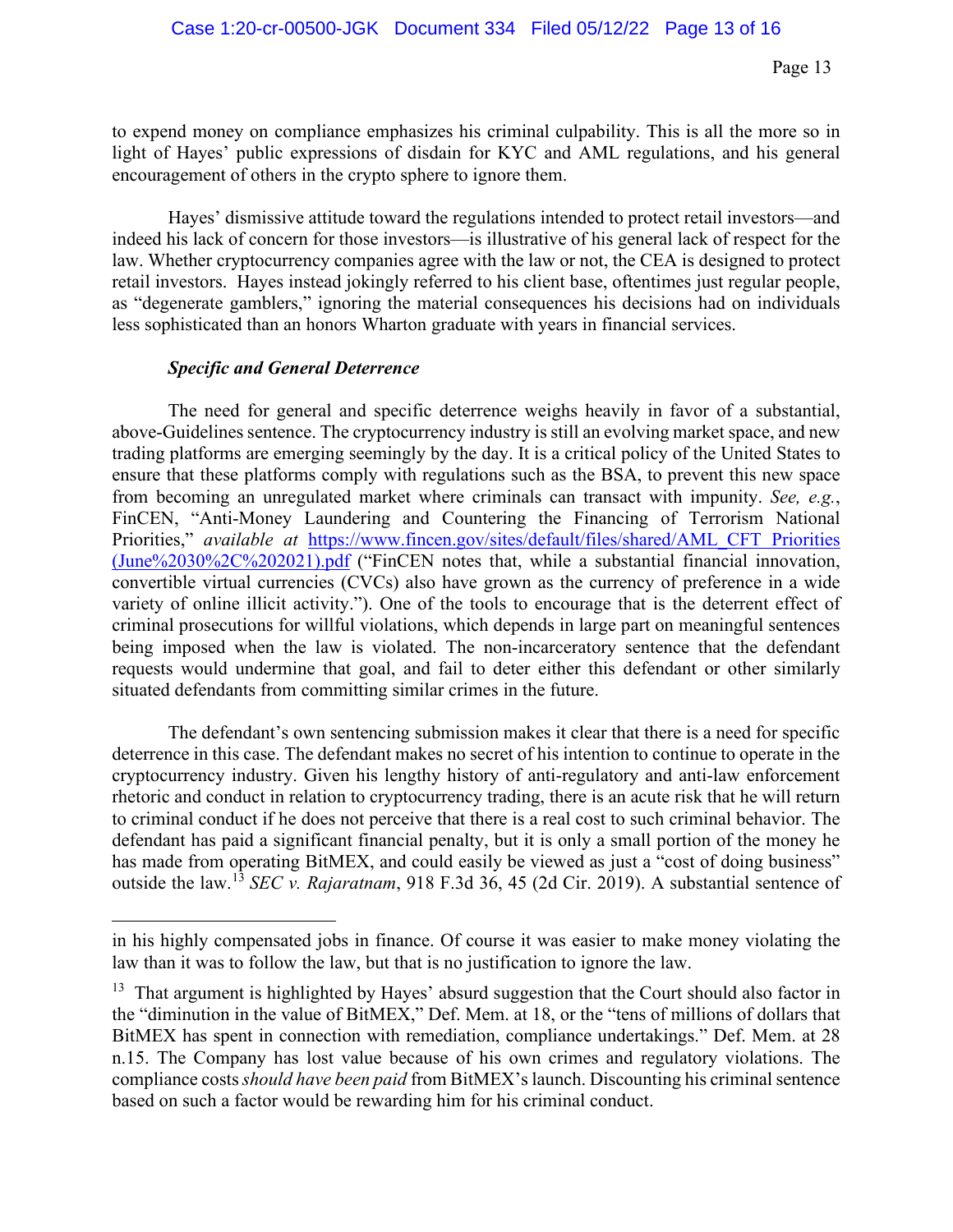incarceration is needed to send the message that such criminal conduct will carry consequences. The need for deterrence is especially acute where, as here, a crime has proven to be lucrative and has required great effort to detect and prosecute. "Considerations of (general) deterrence argue for punishing more heavily those offenses that either are lucrative or are difficult to detect and punish, since both attributes go to increase the expected benefits of a crime and hence the punishment required to deter it." *United States v. Zukerman*, 897 F.3d 423, 429 (2d Cir. 2018) (quoting *United States v. Heffernan*, 43 F.3d 1144, 1149 (7th Cir. 1994)).

Moreover, a substantial sentence is needed to foster general deterrence. There is no question that this case has been extremely closely watched in the cryptocurrency industry. BitMEX is a major player in that industry, and Hayes in particular has been a high-profile leader in crypto for years. The decision about whether to comply with the BSA is a calculated one that many other actors in the cryptocurrency space are making, which greatly raises the importance of general deterrence as a sentencing factor in this case. *See United States v. Peppel*, 707 F.3d 627, 637 (6th Cir. 2013) ("Because economic and fraud-based crimes are more rational, cool, and calculated than sudden crimes of passion or opportunity, these crimes are prime candidates for general deterrence." (quotation marks omitted)). Compliance by cryptocurrency platforms will be unattainable if their operators believe there are no meaningful repercussions for failing to comply with the law, even if they are actually detected and successfully prosecuted.

#### *The Guidelines Range and Other Defendants With Similar Conduct*

An above-Guidelines sentence is also appropriate because the applicable Sentencing Guidelines are highly anomalous. Unlike many similar offenses, the Guidelines for this offense do not vary in accordance with the magnitude of the offense. While the defendant did receive leadership points for his role in the offense, his Guidelines Range is otherwise the same as it would be if he had run a small check-cashing storefront that had a real but willfully inadequate AML program. Clearly his culpability is substantially greater than such an offense, as he operated a massive offshore financial marketplace that openly proclaimed its lack of any AML program. The Court should consider the scope of the defendant's criminal conduct, the trillions of dollars which BitMEX allowed to trade, the hundreds of millions of dollars the defendant earned, and conclude that the Sentencing Guidelines are too low for such an offense. *Cf. United States v. Tokhtakhounov*, 607 F. App'x 8, 12 (2d Cir. 2015) (affirming above-Guidelines sentence in case involving laundering of gambling proceeds where district court found the guidelines understated the seriousness of the conduct because the "gambling Guidelines do not consider the amount of money gambled in calculating the base offense level.")

A sentence above the Guidelines Range would also comport with the sentences imposed in the most closely analogous cases, where the defendants were executives at cryptocurrency companies which circumvented AML restrictions by operating unlicensed money transmitting businesses, in violation of 18 U.S.C. § 1960. In several recent such cases, courts have imposed sentences in an average range that is higher than the Guidelines Range here. *See, e.g., United States v. Shrem*, 14 Cr. 243 (S.D.N.Y.) (JSR) (two year sentence for defendant, who was the CEO and compliance officer of a Bitcoin exchange company that operated as an unlicensed money services business and who deliberately allowed a specific customer to circumvent AML restrictions); *United States v. Marmilev*, 13 Cr. 368 (S.D.N.Y.) (DLC) (five year sentence for defendant who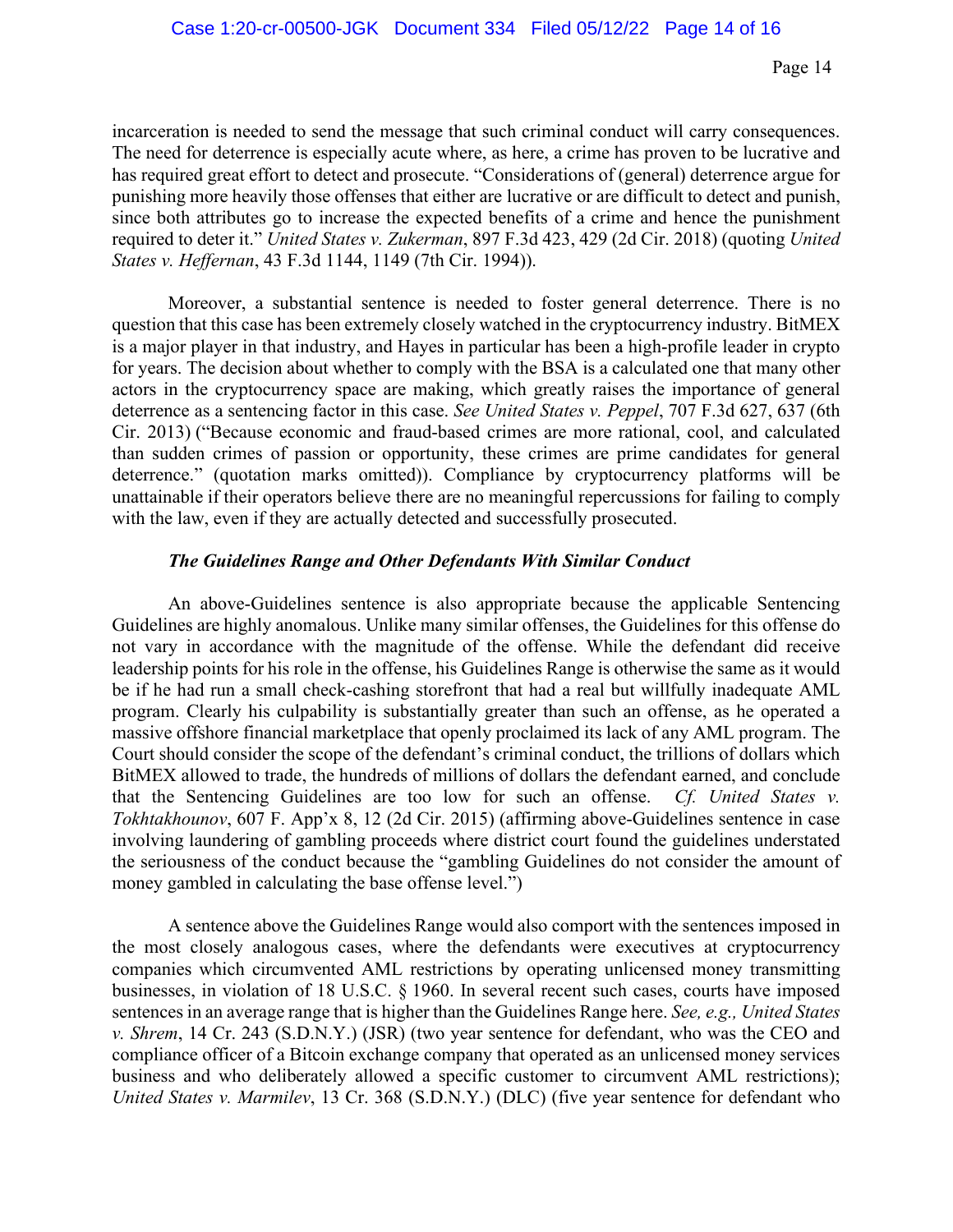was Chief Technology Officer at unlicensed money transmitting business in digital currency, some of which he knew were derived from criminal activity); *United States v. Chukharev*, 13 Cr. 368 (S.D.N.Y.) (DLC) (three year sentence for minor participant at the same unlicensed money transmitting business in digital currency as Marmilev, but who did not know about its use for criminal activity); *United States v. Tetley*, 17 Cr. 738 (C.D. Cal.) (sentence of a year and a day for a defendant who operated an unlicensed money services business in cryptocurrency, as well as commit money laundering through that business); *United States v. Lord*, et al., 15 Cr. 240 (W.D. La.) (46 months' sentence for operating an unlicensed money services business in cryptocurrency). If anything, given the size and scope of the defendant's operation, his culpability exceeds that of the defendants in these analogous cases.<sup>[14](#page-14-0)</sup> It would be a significant deviation to impose a nonincarceratory sentence in this case as the defendant requests, and even a within-Guidelines sentence would be lower than is necessary to comply with the purposes set forth in 18 U.S.C.  $§$  3553(a).

Nor does the fact that this is supposedly a "first-of-its-kind prosecution" militate in favor of the defendant's requested sentence. Def. Mem. at 25. That argument did not convince the judges who imposed lengthy sentences on the operators of the crypto unlicensed money transmitting businesses in the cases listed above, many of whom were the first (or near the first) such defendants prosecuted.

#### *Probation's Recommendation is Inadequate*

Probation has recommended a non-incarceratory sentence, reasoning that this was a technical violation of banking law, that the regulatory environment for cryptocurrency was in early stages, and that the fine sum is sufficient to disgorge the ill-gotten gains from the offense. (PSR p. 42). Each reason is mistaken.

This was no technical violation of the law. The BSA's AML and KYC requirements are not obscure technicalities: they underpin and are designed to protect the global financial system. Nor is this a case in which there was some technical noncompliance with the BSA; on the contrary, BitMEX made no attempt to comply with the law and did not have an AML or KYC program at all. Moreover, this case is a criminal matter not because Hayes accidentally violated a technicality, but because he did so willfully.

Nor was the regulatory environment unclear. As the defendant agrees, he was entirely aware of the regulatory environment and its import for BitMEX. Hayes has admitted that he understood in September 2015 that "BitMEX could be subject to CFTC jurisdiction, including a requirement to conduct KYC, if the company served U.S. customers." Def. Mem. at 11.

<span id="page-14-0"></span><sup>14</sup> Unlike the Guidelines at issue here, the Guidelines for Section 1960 *do* refer to the 2B1.1 table and therefore vary with the magnitude of the offense. U.S.S.G. § 2S1.3(a)(2); U.S.S.G. §  $2S1.1(a)(2)$ . But violating the BSA in the manner the defendant did shows more disrespect for the law than operating an unlicensed MSB: the defendant could only be convicted because he violated the law willfully, whereas Section 1960 does not require proof of awareness "of the obligation to register a money-transmitting business." *United States v. Mazza-Alaluf*, 607 F. Supp. 2d 484, 489 (S.D.N.Y. 2009), *aff'd*, 621 F.3d 205 (2d Cir. 2010).